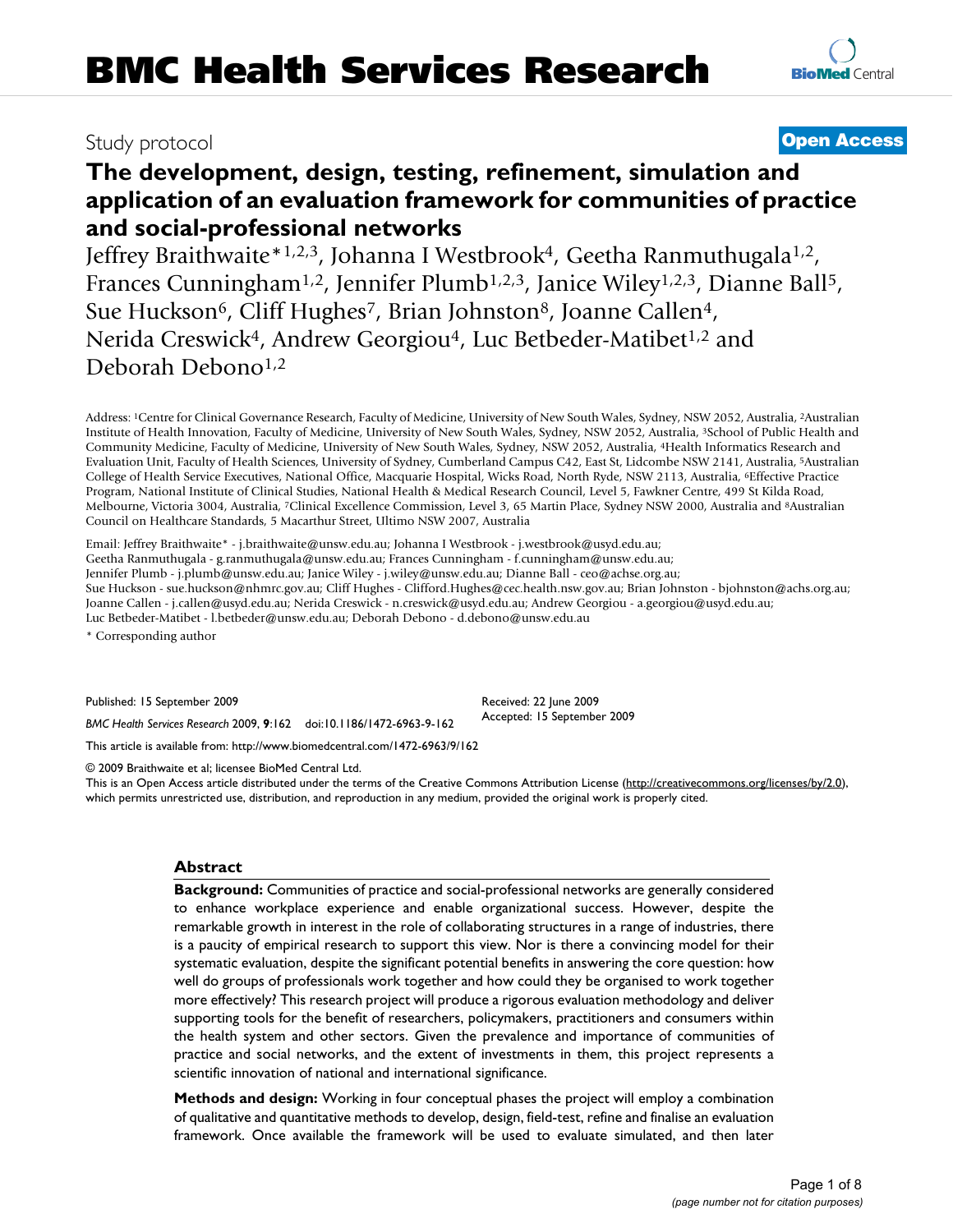existing, health care communities of practice and social-professional networks to assess their effectiveness in achieving desired outcomes. Peak stakeholder groups have agreed to involve a wide range of members and participant organisations, and will facilitate access to various policy, managerial and clinical networks.

**Discussion:** Given its scope and size, the project represents a valuable opportunity to achieve breakthroughs at two levels; firstly, by introducing novel and innovative aims and methods into the social research process and, secondly, through the resulting evaluation framework and tools. We anticipate valuable outcomes in the improved understanding of organisational performance and delivery of care. The project's wider appeal lies in transferring this understanding to other health jurisdictions and to other industries and sectors, both nationally and internationally. This means not merely publishing the results, but contextually interpreting them, and translating them to advance the knowledge base and enable widespread institutional and organisational application.

#### **Background**

Scholars within the health [1], aviation [2], manufacturing [3], finance [4], education [5] and military [6] sectors have argued that collaborating communities and linked, professionalised networks are significant determinants of important outcomes such as work satisfaction [7], motivation [8], recruitment and retention [9], high performance [10], organisational resilience [11], safer organisations [12] and systems renewal [13]. However, there is a paucity of empirical research, as opposed to normative claims in the literature, to support these arguments. Given the substantial resources invested in supporting collaborating structures, the absence of evidence of their effectiveness is a significant problem. This is especially so given the potential benefits of optimizing the performance of large, complex sectors, such as the health system, which is the specific focus of our project.

Communities of practice can be defined as "groups of people who share a concern, a set of problems, or passion about a topic, and who deepen their knowledge and expertise in this area by interacting on an ongoing basis" [14]. Social networks are "set [s] of people ... ['actors'] ... with some pattern of interactions or 'ties' between them ... [eg] friendships among a group of individuals, business relationships between companies" [15]. In one sense they are two sides of the same coin, but communities of practice scholars have tended to emphasise learning processes while social network scholars have focused on underlying structural properties.

These kinds of clustered relationships abound in health care and other industries. They can be naturally-occurring [eg, groups of clinicians who share professional responsibilities, refer patients to each other, jointly manage care and collaborate over complex cases] or mandated [eg, purpose-designed, sponsored, initiated and funded by organisational leaders] [16]. They can also be tangible and geographically-anchored [eg, in one section of an organisation such as a teaching hospital or general practice] or virtual and geographically-dispersed [eg, international colleagues with common interests linked via telecommunications]. Terms for related phenomena include teams [17], sub-cultures [18], micro-systems [19], inter-professional practices [20] and integrated services [21].

Communities of practice [14,22] and social-professional networks [23,24] are increasingly seen as crucial determinants in understanding and enhancing group-oriented services. Most literature supports a position that, although there is much to understand, services to patients [clients, customers, purchasers or consumers in other industries] and workplace cultures can be expected to improve where communities of practice and social-professional networks are emphasised and strengthened, whether these are naturally-occurring and emergent, or mandated and purposedesigned networks [16]. These tend to be theoretical or conceptual claims, however, rather than concerted empirical demonstrations.

At the same time, potentially negative consequences have been noted. Wenger and colleagues argue that communities of practice can encourage the hoarding of information to the detriment of others, curtail improvement and progress, and create in-group and out-group rivalries [14]. Buchanan suggests that networks can be a negative as well as positive force, and can mean all the eggs are in one basket. For instance, if a network [eg, electricity grid, computer system, or clinical collaboration] fails, deleterious consequences can result [23]. Communities of practice and social-professional networks can marginalise others, create factions and silos, become vehicles for elitism or isolationism, strengthen us-and-them behaviours and impede organisational sharing [14,22-31]. Thus we should not accept that communities of practice and social-professional networks are universally useful.

Although interest in communities of practice and social networks in industry settings has grown remarkably, no convincing model for their systematic evaluation has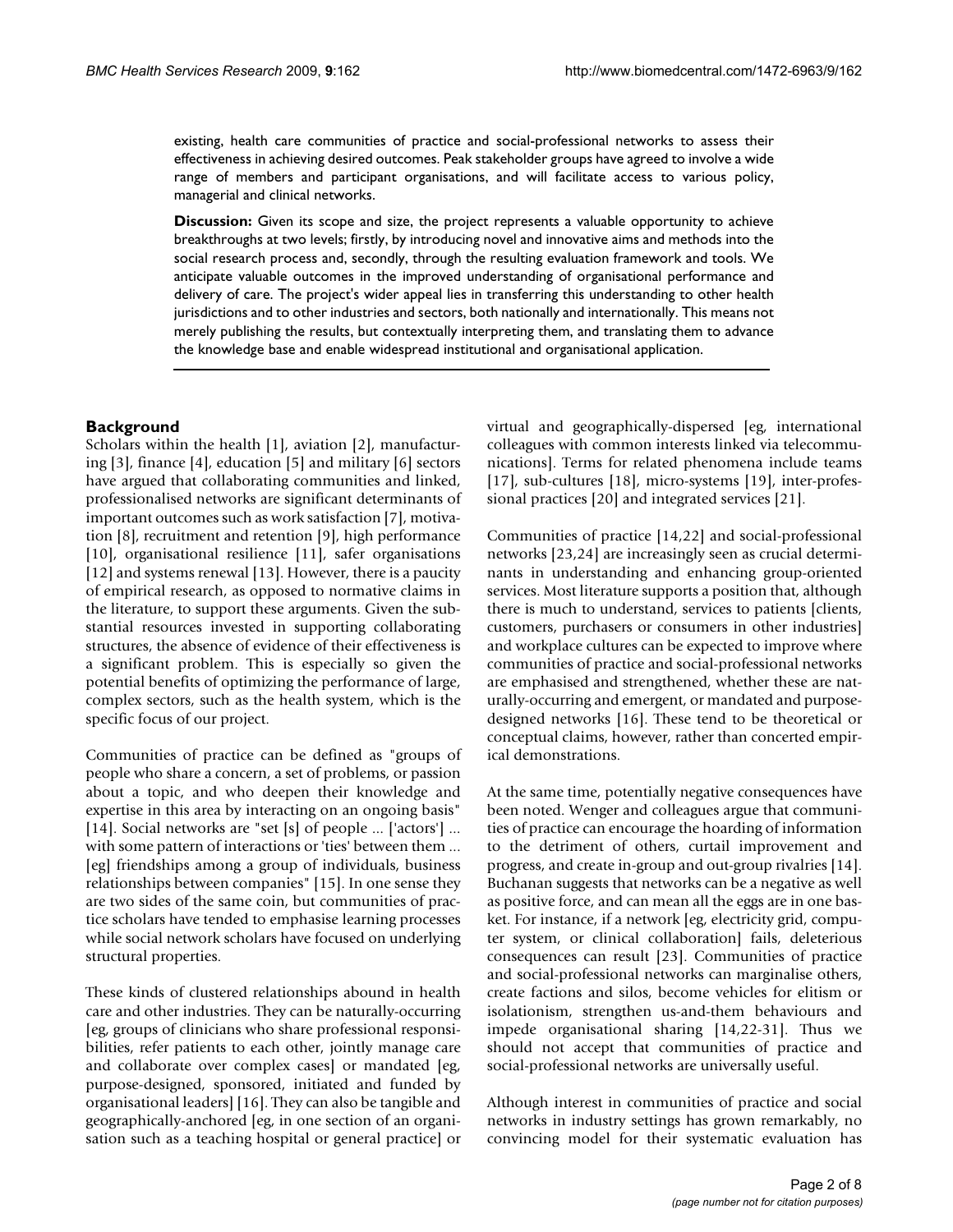eventuated. Many authoritative commentators agree that analytic evaluation methods and tools are lacking [32- 34]. Thus, there is strong consensus amongst scholars that it is vital to develop an appropriate evaluation framework and model with supporting data-gathering tools. If we are to be confident that communities of practice and social networks enable organisational success, and to understand how and to what extent they do so, we need to be able to quantify their contribution to satisfaction, motivation, recruitment and retention, performance, resilience, safety and renewal. Conversely, if these kinds of collaborative structures prove less useful than expected, we need to understand their limitations.

#### *The case for the project*

We reviewed the literature on communities of practice and social-professional networks. Significant researchable characteristics of communities of practice include how learning is enabled and constrained, what can be achieved by actively cultivating them, their relationships to organisational learning, interactivity amongst participants within and between communities of practice, how members join and are socialised, the mechanisms of participation, and the stages of their development [14,22,28-30]. The literature indicates that the core features of social-professional networks are their deep structure, how they enable change, how information is facilitated by and in them, the processes of information distribution and search, the circumstances in which phase transitions occur, connectedness of hubs and nodes and the conditions which dictate their robustness or fragility [23-27]. In our review of social-professional networks, we applied some of these central concepts to key patient safety issues [16]. We concluded that "*Clinicians, like other professionals, work best when they are allowed to flourish in groupings of their own interests and preference, are empowered ... and nurtured and influenced by their peers rather than controlled by others*" [16].

We also conducted a comprehensive analysis of the communities of practice literature pertaining to the health system [35]. We examined the Medline, CINAHL and Embase databases and performed a snowballing search for additional literature. We identified 624 references of which 90 were research papers. Content analysis of the 624 publications via Leximancer, a data mining tool, allowed us to construct Figure 1 which maps the overarching themes in the literature - the social and professional nature of communities of practice, and their strong relationship to service provision and treatment. There are five major themes in the 90 research papers: organisational change [eg, how communities of practice promote productive change, and how change effects communities of practice]; the impact of technology on communities of practice; the contribution of communities of practice to professional and inter-professional learning and the shaping of organisational knowledge; learning processes within communities of practice, including mechanisms of collaboration, structured reflection and the development of shared competencies; and barriers to participation in communities of practice, particularly mono-professional, organisational, institutional and service boundaries and silos. We concluded our review by synthesising the literature as follows: "*The systematic analysis reveals that the community of practice idea has been empirically applied in the health sector in useful ways, but research is sporadic, and many studies are descriptive and centred on one profession or location. The transferability and generalisability of findings is limited. A difficulty with the empirical studies is ... a lack of specificity in their claims. For example, at times the argument is made that team work has improved but what 'good team work' means is not clarified. There is scope for more far-reaching, rigorous and systemic research"* [35]. This background work leads to the current protocol.

#### *Aims*

This project's specific aims are to develop and design, test in the field, and then refine, simulate and apply a framework, model and tools which can be used to evaluate communities of practice and social networks for their effectiveness and sustainability. We will work in the health system for compelling reasons. As a large, diverse industry (9.3% of GDP)[36] the health system supports many types of policy, managerial and clinical communities of practice and social-professional networks comprising diverse occupational groups, and traverses the public and private sectors. These characteristics and complexities mirror other key industries, greatly enhancing the potential to transfer findings, theories and project outcomes beyond the health sector.

The project thus more broadly aims to realise a scientific innovation of importance. Without an evaluation framework, model and tools, sponsors will continue to be uninformed as to what communities of practice and social networks deliver; will be unable to identify and measure their strengths and weaknesses; and will be frustrated in their efforts to achieve desirable outcomes, and returns on investment. This has profound implications for how communities of practice and social-professional networks are enabled, configured and resourced. Such research is at the heart of a crucial question: how well do groups of professionals work together and how could they be organised to work together more effectively?

The research strategy and process are novel and innovative and are designed to produce original methods in the building of a new framework, model and tools. These include: the engagement of influential stakeholders and consumer groups; theoretical and empirical advancement; a sophisticated new research approach for doing future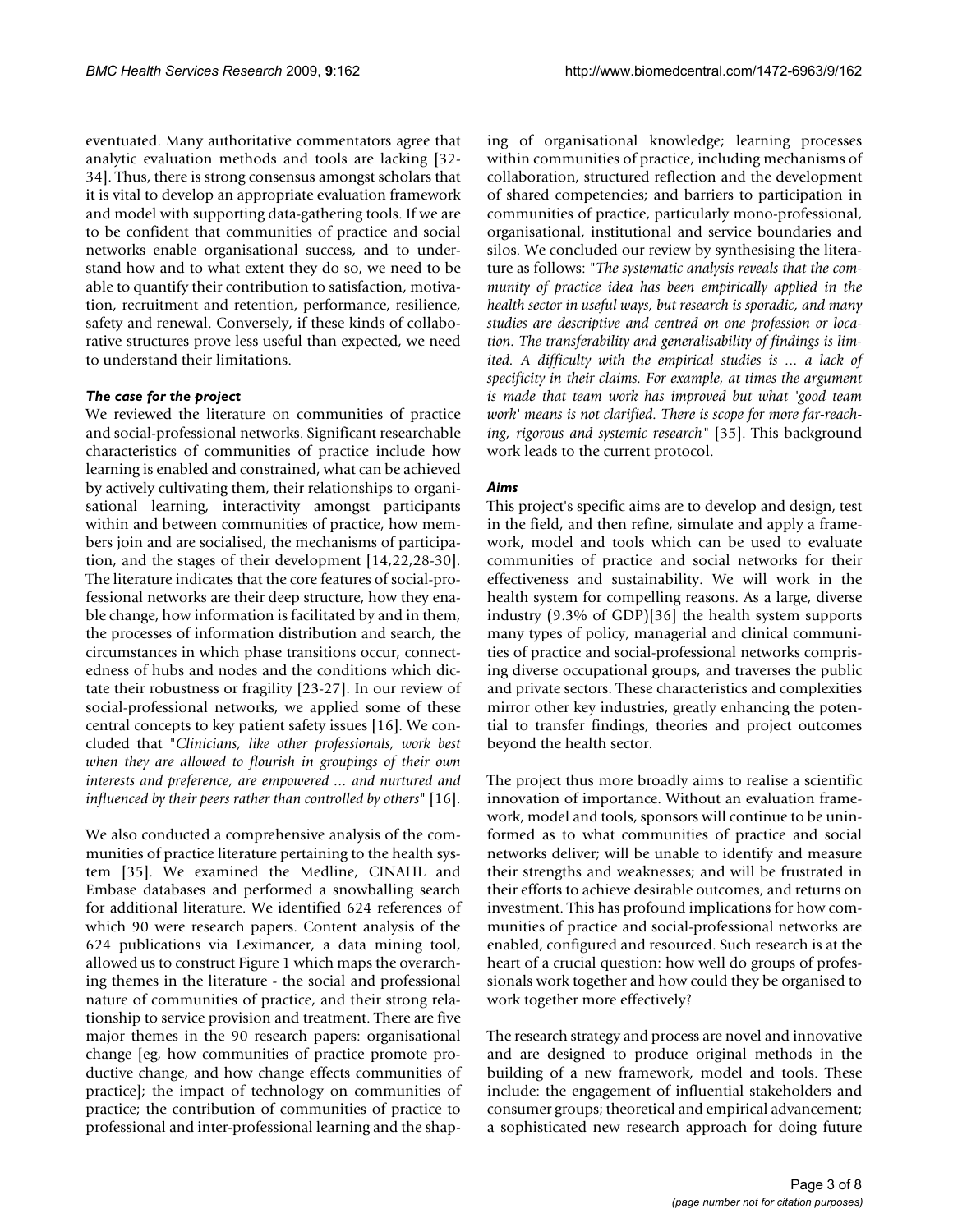

Map of the content analysis of the heal **Figure 1** th communities of practice literature **Map of the content analysis of the health communities of practice literature**.

work; an innovative, tested, refined framework, model and tools for researching and evaluating communities of practice and social-professional networks; and the gathering of original data from the field using the tools to illuminate progress. Our data gathering tools [questionnaires, interview schedules, case study designs, focus group processes, critical incident mapping protocols] will employ new approaches.

We will inform our work using theories on teams [17], inter-professional learning [37], network structures [25,38], change [39] and group dynamics [40]. These are fundamental concepts to our enquiry, guiding our thinking, particularly in the initial and model-building phases. We will, however, mainly inform our project using the empirical literature to rigorously build our research designs on the basis of prior research results. Few research projects are both empirically and theoretically multimodal in the one study.

### **Methods and design** *Conceptual framework*

This is a comprehensive effort to execute a rigorous evaluation methodology, and deliver tools for the benefit of researchers, policymakers, practitioners and consumers. We have the opportunity to achieve both meaningful and transferable advances in the knowledge base of the discipline and to incorporate novel and innovative aims and concepts into the project design. Through the support of key stakeholders within the Australian health system, we will have access to a wide range of workplace communities and networks, including hundreds of clinicians, to test and refine our models. The overarching aims, phases, objectives, methods and outcomes in the approach are depicted in Figure 2. Ethics approval for the study was granted by the University of New South Wales' Human Research Ethics Committee, application number 09085. Informed consent from participants is a key component of the approval.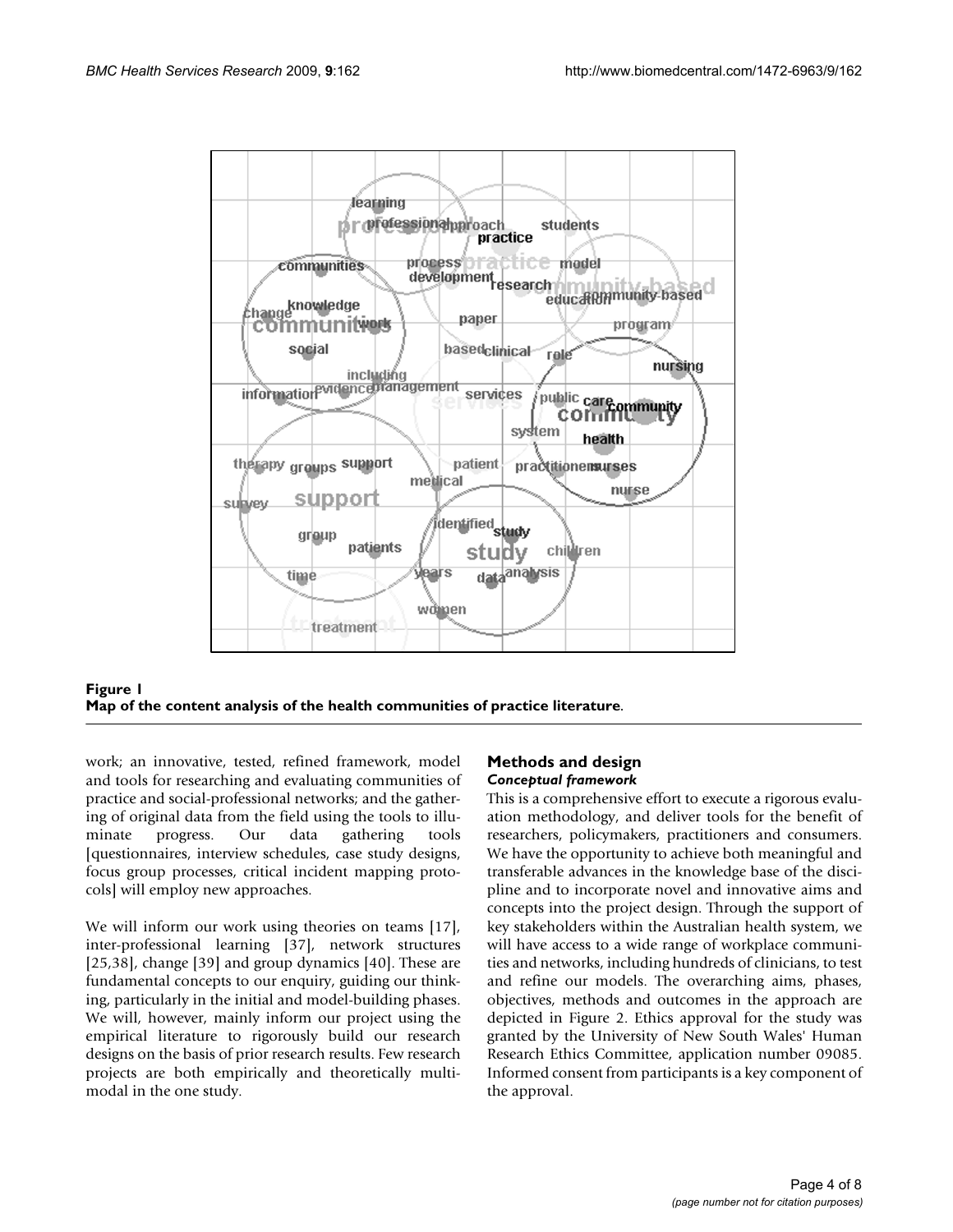| Aims                                                                                                                                                                                                                                                                                                                                                                                                  | Phases                                                                                                                                                                                                            | Objectives                                                                                                                                                                                                                                                                                                                                                                                                                                                                                                                                    | Methods                                                                                                                                                                                                                                                                                                                                                                                                                                                                                                                                                                                           | Outcomes                                                                                                                                                                                                                                                                                                                                                                                                                                                                                                                |
|-------------------------------------------------------------------------------------------------------------------------------------------------------------------------------------------------------------------------------------------------------------------------------------------------------------------------------------------------------------------------------------------------------|-------------------------------------------------------------------------------------------------------------------------------------------------------------------------------------------------------------------|-----------------------------------------------------------------------------------------------------------------------------------------------------------------------------------------------------------------------------------------------------------------------------------------------------------------------------------------------------------------------------------------------------------------------------------------------------------------------------------------------------------------------------------------------|---------------------------------------------------------------------------------------------------------------------------------------------------------------------------------------------------------------------------------------------------------------------------------------------------------------------------------------------------------------------------------------------------------------------------------------------------------------------------------------------------------------------------------------------------------------------------------------------------|-------------------------------------------------------------------------------------------------------------------------------------------------------------------------------------------------------------------------------------------------------------------------------------------------------------------------------------------------------------------------------------------------------------------------------------------------------------------------------------------------------------------------|
| Overaching aim:<br>Realise a scientific<br>innovation of<br>major national and<br>international<br>importance.<br>Specific aims:<br>Develop and<br>design, test in the<br>field, and then<br>refine, simulate<br>and apply a<br>framework, model<br>and tools which<br>can be used to<br>evaluate<br>communities of<br>practice and social<br>networks for their<br>efficiency and<br>sustainability. | Phase 1:<br>development and<br>design phase.<br>Phase 2: testing<br>and refinement<br>phase.<br>Phase 3:<br>simulation and<br>prediction phase.<br>Phase 4:<br>application and<br>outcome<br>assessment<br>phase. | Objective one:<br>develop<br>framework:<br>Objective two:<br>design initial<br>evaluation model<br>and tools:<br>Objective three:<br>test the methods<br>and tools:<br>Objective four:<br>refine tools and<br>procedures:<br>Objective five:<br>construct model<br>using simulation<br>tools:<br>Objective six: test<br>the models'<br>capacity for<br>prediction;<br>Objective seven:<br>apply the<br>framework, model<br>and tools in a<br>large sample;<br>Objective eight:<br>review project<br>work, deliverables,<br>data and findings. | Objective one:<br>theoretical and<br>empirical analysis;<br>Objective two:<br>construction of<br>tools via extant<br>literature;<br>Objective three:<br>field application of<br>methods, tools;<br>Objective four:<br>validity, reliability<br>procedures:<br>Objective five:<br>create systems<br>dynamics model<br>via software:<br>Objective six:<br>testing of models<br>against real world<br>behaviours:<br>Objective seven:<br>field test methods:<br>application of tools<br>in field sample;<br>Objective eight:<br>review and audit:<br>develop papers,<br>and project<br>finalisation. | 1. Evaluation<br>framework and<br>principles<br>2. Evaluation<br>model tested and<br>refined<br>3. Data gathering<br>tools with<br>measures of<br>reliability and<br>validity<br>4. Predictive<br>systems dynamics<br>model<br>5. Method for<br>developing<br>triangulated<br>assessment of<br>complex social<br>phenomenon<br>5. Transferable<br>method and<br>approach suitable<br>with modification<br>for other sectors<br>6. Contribution to<br>research fields.<br>potential<br>contribution to<br>export income. |

#### **Figure 2 Conceptual framework, design and methods**.

#### *Methodology*

The methodology is conceptualised in four major phases, matched to the aims and objectives and commensurate with the research approach. Each phase has two components, and involves a little over a year's work to achieve the project's objectives.

#### *Phase 1: development and design phase*

The project will produce an evaluation framework founded on empirically-grounded evaluation principles. Initially we will drill further into the literature and derive from this assessment a set of fundamental, working evaluation principles. Work feeding into this process includes seminal contributions by Wenger and colleagues [14,22,30] and Watts [41], Strogatz [27] and Barabási [25] as well as our work in health systems social structures and change [42-44].

Secondly, armed with the initial framework, we will design a preliminary evaluation model. There are many evaluation types [45], but our previous research suggests that a triangulated, multi-method model is best suited to this problem. Our earlier work on the evaluation of education processes [44,46], information management [47] and information and communication technologies [48] demonstrates this kind of model can be comprehensive, have high utility and yield robust data. This phase includes the design of data-gathering tools [including questionnaires, interview schedules, case study protocols for video ethnographic work, critical incident maps, and focus group question schedules] to make assessments of communities of practice and social networks, taking into account recent designs [eg, Verburg and Andriessen's] [49]. A key step is the identification of outcome measures to assess the effectiveness of communities of practice and social-professional networks. We have identified indicators for work satisfaction (5 indicators) [50], motivation (6) [51], recruitment and retention (5) [52], high performance (18) [53], organisational resilience (5) [11], safer organisations (7) [16] and systems renewal (11) [54,55], totalling 57 indicators against which metrics are designated.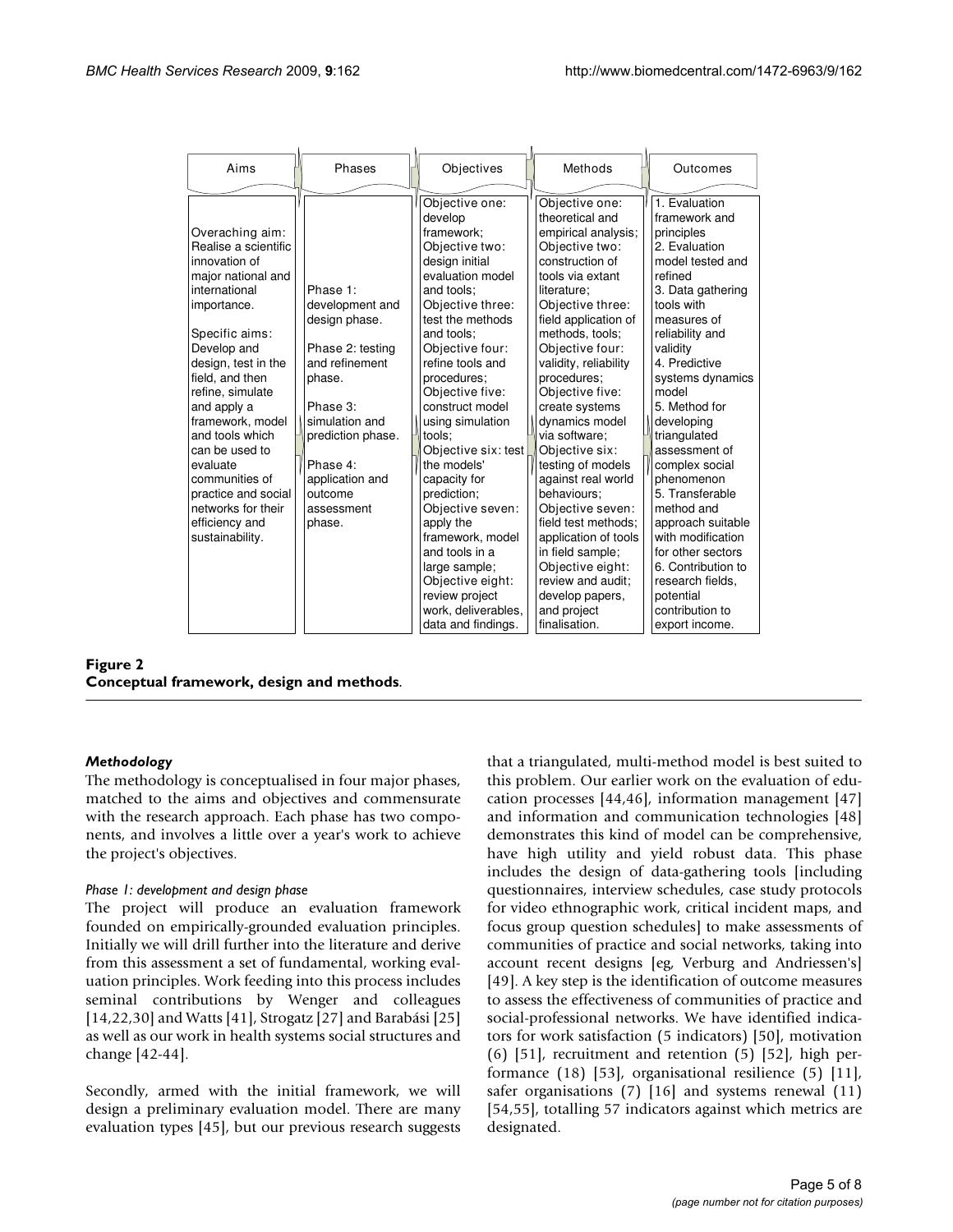#### *Phase 2: testing and refinement phase*

Thirdly, in phase 2, we aim to test the model and tools across a focused sample of communities of practice and social-professional networks. Peak Australian stakeholder groups have agreed to involve a wide range of members and participant organisations in this study. These include networks or communities of clinicians identified by the National Institute of Clinical Studies, accreditation surveyors of the Australian Council on Healthcare Standards, managerial members of the Australian College of Health Service Executives and clinical, managerial and policy groups associated with the Clinical Excellence Commission. We will identify, in conjunction with these stakeholder partners, representative samples of differing types of communities of practices and social-professional networks (naturally-occurring, mandated, geographicallyanchored, geographically dispersed) and enrol them in our study. We aim to make comparisons between groups and across group types.

The testing component will yield experience which will, fourthly, enable us to refine the tools, including their validity and reliability. Differing approaches to examine validity and reliability will be taken. Work on the reliability of social network data is important, and optimum outcomes can be achieved by re-applying social network questionnaires and comparing consistency of results [56- 58]. We have validated questionnaires and used multimethod approaches to corroborate discrete methods convergently [44,46-48,59].

#### *Phase 3: simulation and prediction phase*

Phase 3 involves two components: fifthly, simulating the systems dynamics [60] of communities of practice and social networks and sixthly, testing the models' capacity for prediction [61]. Communities of practice and social networks are complex adaptive systems within larger complex adaptive systems. They can be modelled via simulation tools that facilitate the mapping of variables within and external to them. This enables us to understand relationships between parts of the system and to run predictive simulations. Governing features of complex systems include feedback, processes, resources, accumulation of flows into stocks and time delays [62]. In the case of a community of practice of emergency clinicians, for example, key variables include levels and training of staff, workforce casualisation, delays in processes, incentives and disincentives, and factors which enable and constrain behaviours and attitudes. In this phase we will also conduct controlled simulation experiments. We will develop role plays [n = 20] of case scenarios and test in the laboratory the dimensions of role behaviours and decision-making processes under controlled conditions. Theorised barriers and enablers will be tested in idealised circumstances in this way to analyse the scope of the boundaries and assess hypotheses and predictions.

#### *Phase 4: application and outcome phase*

Having derived the refined evaluation framework, model and tools we will seventhly apply them on a large scale to a sample of communities of practice and social networks identified across Australia, covering the public and private sectors, in order to achieve a sample broadly representative of the health care system. In this phase we will gather sufficient data on communities of practice and social-professional networks to assess their value, and judge the extent to which they contribute to work satisfaction, motivation, recruitment and retention, performance, resilience, safety and renewal. We will test the results and calibrate them against the predictive simulation data drawn from phase 3.

This leads to our eighth component - a review of the research outcomes to interpret results and make final observations on the findings. We will use an arm's length, expert panel to triangulate judgements. Such a process further strengthens project outcomes, closing the feedback loop and helping to determine whether communities of practice and social-professional networks realise the results intended for them.

#### **Discussion**

This protocol provides a conceptual framework and research design for evaluating hard-to-research social science manifestations which are key determinants of health systems performance. A multi-methods, phased research design is important and innovative, and has been matched to the phenomena under investigation. This represents a bold approach to creating and then testing an evaluation model.

#### *Study strengths and limitations*

#### *Strengths*

Investigating and evaluating complex organisational constructs such as communities of practice and social-professional networks is challenging. Conducting research in naturalistic settings, examining behavioural and attitudinal factors in context, is a key strength. The research design recognises this, and applies a complex systems approach to the examination of complex systems phenomena. Repeated, staged testing of progress with the model introduces validity, reliability and rigour. Incorporating measures of organisational performance in the design increases the potential for robust correlations. Having undertaken extensive literature analyses of both communities of practice and social-professional networks, we have laid a sound platform to aid understanding and provide theoretical and empirical building blocks to our research studies.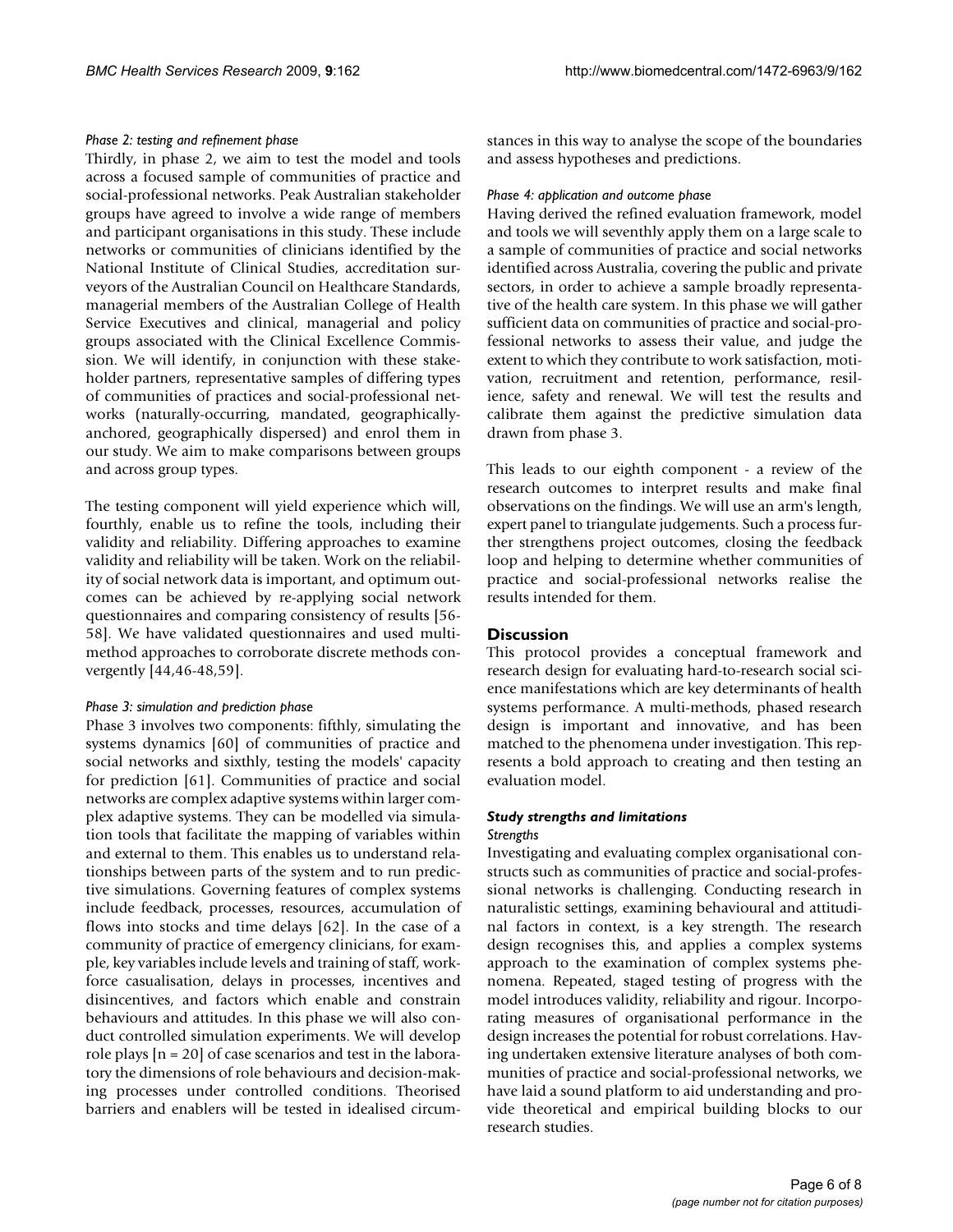#### *Limitations*

Objective measures are hard to achieve in social science research, as is generalisability, thus we have incorporated triangulation techniques in our design and seek transferability of findings rather than strict generalisability. Nevertheless, our results by definition will fall short of the gold standard, and will not produce level 1 evidence. Balancing this limitation is the reality that a strict test of this kind cannot be applied against research in this mould. Thus, other safeguards, including seeking data from multiple sources and assessing the extent to which they converge or diverge, constitute an effective, alternative approach.

#### **Conclusion**

This is a large, comprehensive research project which will deliver outcomes both specifically relevant to health systems and transferable to the large number of organisations, systems and sectors which are affected by the effectiveness, or otherwise, of communities of practice and social-professional networks. In developing a rigorous evaluation methodology and delivering tools for researchers, policymakers, practitioners and consumers, the research project also demonstrates innovation and tests novel approaches in design. By interpreting and translating results for applications both within and beyond the health system, the project will advance understanding of how professionals work together, and how to optimise this interaction to improve organisational effectiveness and service delivery.

### **Competing interests**

The authors declare that they have no competing interests.

#### **Authors' contributions**

JB and JIW designed the study, phases, protocol and instruments, and wrote the manuscript. GR, FC, JP and JW are members of the research team, and commented on an earlier draft of the manuscript. DB, SH, CH and BJ are industry partners, are members of the expert advisory committee, and provided input into the initial conceptualisation of the project. JC, NC, AG and LB-M commented on an earlier draft of the manuscript, and are members of the expert advisory committee. DD commented on an earlier draft of the manuscript and developed the ethics application, and steered it through the approval process. All authors approved the final version of the manuscript.

#### **Acknowledgements**

This research was supported under Australian Research Council's *Discovery Projects* funding scheme (project number DP0986493).

#### **References**

1. Kvarnström S, Cedersund E: **[Discursive patterns in multiprofes](http://www.ncbi.nlm.nih.gov/entrez/query.fcgi?cmd=Retrieve&db=PubMed&dopt=Abstract&list_uids=16422723)[sional healthcare teams.](http://www.ncbi.nlm.nih.gov/entrez/query.fcgi?cmd=Retrieve&db=PubMed&dopt=Abstract&list_uids=16422723)** *Journal of Advanced Nursing* 2006, **53(2):**244-252.

- 2. Stout R, Salas E: **[The role of trainee knowledge structures in](http://www.ncbi.nlm.nih.gov/entrez/query.fcgi?cmd=Retrieve&db=PubMed&dopt=Abstract&list_uids=11540942) [aviation team environments.](http://www.ncbi.nlm.nih.gov/entrez/query.fcgi?cmd=Retrieve&db=PubMed&dopt=Abstract&list_uids=11540942)** *International Journal of Aviation Psychology* 1997, **7(3):**235-250.
- 3. Coupland C, Blyton P, Bacon N: **A longitudinal study of the influence of shop floor work teams on expressions of 'us' and 'them'.** *Human Relations* 2005, **58(8):**1055-1081.
- 4. McKee T: **Building successful teams in the midst of transition.** *The Journal for Quality and Participation* 2003, **26(1):**43.
- 5. Bleakley A: **[Broadening conceptions of learning in medical](http://www.ncbi.nlm.nih.gov/entrez/query.fcgi?cmd=Retrieve&db=PubMed&dopt=Abstract&list_uids=16451243) [education: the message from teamworking.](http://www.ncbi.nlm.nih.gov/entrez/query.fcgi?cmd=Retrieve&db=PubMed&dopt=Abstract&list_uids=16451243)** *Medical Education* 2006, **40(2):**150-157.
- 6. Wright MC, Kaber DB: **[Effects of automation of information](http://www.ncbi.nlm.nih.gov/entrez/query.fcgi?cmd=Retrieve&db=PubMed&dopt=Abstract&list_uids=15960086)[processing functions on teamwork.](http://www.ncbi.nlm.nih.gov/entrez/query.fcgi?cmd=Retrieve&db=PubMed&dopt=Abstract&list_uids=15960086)** *Human Factors* 2005, **47(1):**50-66.
- 7. Rosenfeld LB, Richman JM, May SK: **Information adequacy, job satisfaction and organizational culture in a dispersed-network organization.** *Journal of Applied Communication Research* 2004, **32(1):**28-54.
- 8. Ardichvili A, Page V, Wentling T: **Motivation and barriers to participation in virtual knowledge-sharing communities of practice.** *Journal of Knowledge Management* 2003, **7(1):**64-77.
- 9. Haesli A, Boxall P: **When knowledge management meets HR strategy: an exploration of personalization-retention and codification-recruitment configurations.** *The International Journal of Human Resource Management* 2005, **16(11):**1955-1975.
- 10. Pathirage CP, Amaratunga DG, Haigh RP: **Tacit knowledge and organisational performance: construction industry perspective.** *Journal of Knowledge Management* 2007, **11(1):**115-126.
- 11. Weick K, Sutcliffe K: *Managing the unexpected: resilient performance in an age of uncertainty* 2nd edition. San Francisco, CA: John Wiley & Sons, Inc; 2007.
- 12. Weingart SN, Page D: **[Implications for practice: challenges for](http://www.ncbi.nlm.nih.gov/entrez/query.fcgi?cmd=Retrieve&db=PubMed&dopt=Abstract&list_uids=15576693) [healthcare leaders in fostering patient safety.](http://www.ncbi.nlm.nih.gov/entrez/query.fcgi?cmd=Retrieve&db=PubMed&dopt=Abstract&list_uids=15576693)** *Quality & Safety in Health Care* 2004, **13(suppl\_2):**ii52-56.
- 13. Antonacopoulou E, Ferdinand J, Graca M, Easterby-Smith M: **Dynamic capabilities and organizational learning: sociopolitical tensions in organizational renewal.** London: Advanced Institute of Management Research Working Paper Series; 2005.
- 14. Wenger E, McDermott R, Snyder W: *Cultivating communities of practice* Boston, Massachusetts: Harvard Business School Press; 2002.
- 15. Newman MEJ, Watts DJ, Strogatz SH: **Random graph models of social networks.** *Proceedings of the National Academy of Sciences of the United States of America* 2002, **19(99 (Suppl 1)):**2566-2572.
- 16. Braithwaite J, Runciman WB, Merry A: **[Towards safer, better](http://www.ncbi.nlm.nih.gov/entrez/query.fcgi?cmd=Retrieve&db=PubMed&dopt=Abstract&list_uids=19204130) [healthcare: harnessing the natural properties of complex](http://www.ncbi.nlm.nih.gov/entrez/query.fcgi?cmd=Retrieve&db=PubMed&dopt=Abstract&list_uids=19204130) [sociotechnical systems.](http://www.ncbi.nlm.nih.gov/entrez/query.fcgi?cmd=Retrieve&db=PubMed&dopt=Abstract&list_uids=19204130)** *Qual Saf Health Care* 2009, **18:**37-41.
- 17. Gosling AS, Westbrook Jl, Braithwaite J: **Clinical team functioning and IT innovation: a study of the diffusion of a point-of-care online evidence system.** *Journal of the American Medical Informatics Association* 2003, **10:**246-253.
- 18. Braithwaite J, Westbrook MT, Iedema R, Mallock NA, Forsyth R, Zhang K: **A tale of two hospitals: assessing cultural landscapes and compositions.** *Social Science & Medicine* 2005, **60:**1149-1162.
- 19. Mohr JJ, Batalden PB: **[Improving safety on the front lines: the](http://www.ncbi.nlm.nih.gov/entrez/query.fcgi?cmd=Retrieve&db=PubMed&dopt=Abstract&list_uids=12078369) [role of clinical microsystems.](http://www.ncbi.nlm.nih.gov/entrez/query.fcgi?cmd=Retrieve&db=PubMed&dopt=Abstract&list_uids=12078369)** *Quality & Safety in Health Care* 2002, **11(1):**45-50.
- 20. Braithwaite J, Travaglia J: **[The ACT Health inter-professional](http://www.ncbi.nlm.nih.gov/entrez/query.fcgi?cmd=Retrieve&db=PubMed&dopt=Abstract&list_uids=15843113) [learning and clinical education project: discussion paper #2](http://www.ncbi.nlm.nih.gov/entrez/query.fcgi?cmd=Retrieve&db=PubMed&dopt=Abstract&list_uids=15843113) [\[inter-professional practice\].](http://www.ncbi.nlm.nih.gov/entrez/query.fcgi?cmd=Retrieve&db=PubMed&dopt=Abstract&list_uids=15843113)** 2005:1-16 [[http://health.act.gov.au/](http://health.act.gov.au/c/health?a=sp&did=10153142) [c/health?a=sp&did=10153142\]](http://health.act.gov.au/c/health?a=sp&did=10153142). Canberra: ACT Health Department
- 21. Ballard DJ: **Indicators to improve clinical quality across an integrated health care system.** *International Journal of Quality in Health Care* 2003, **15:**13i-i23.
- 22. Wenger E: *Communities of practice: learning, meaning and identity* Cambridge: Cambridge University Press; 1998.
- 23. Buchanan M: *Nexus: Small worlds and the groundbreaking science of networks* New York: WW Norton; 2003.
- 24. Watts DJ: *Six degrees: The science of a connected age* New York: WW Norton; 2004.
- 25. Barabási A-L: *Linked: The new science of networks* Boulder, Colorado: Perseus; 2002.
- 26. Johnson S: *Emergence: the connected lives of ants, brains, cities and software* London: Penguin; 2001.
- 27. Strogatz SH: **[Exploring complex networks.](http://www.ncbi.nlm.nih.gov/entrez/query.fcgi?cmd=Retrieve&db=PubMed&dopt=Abstract&list_uids=11258382)** *Nature* 2001, **410:**268-276.